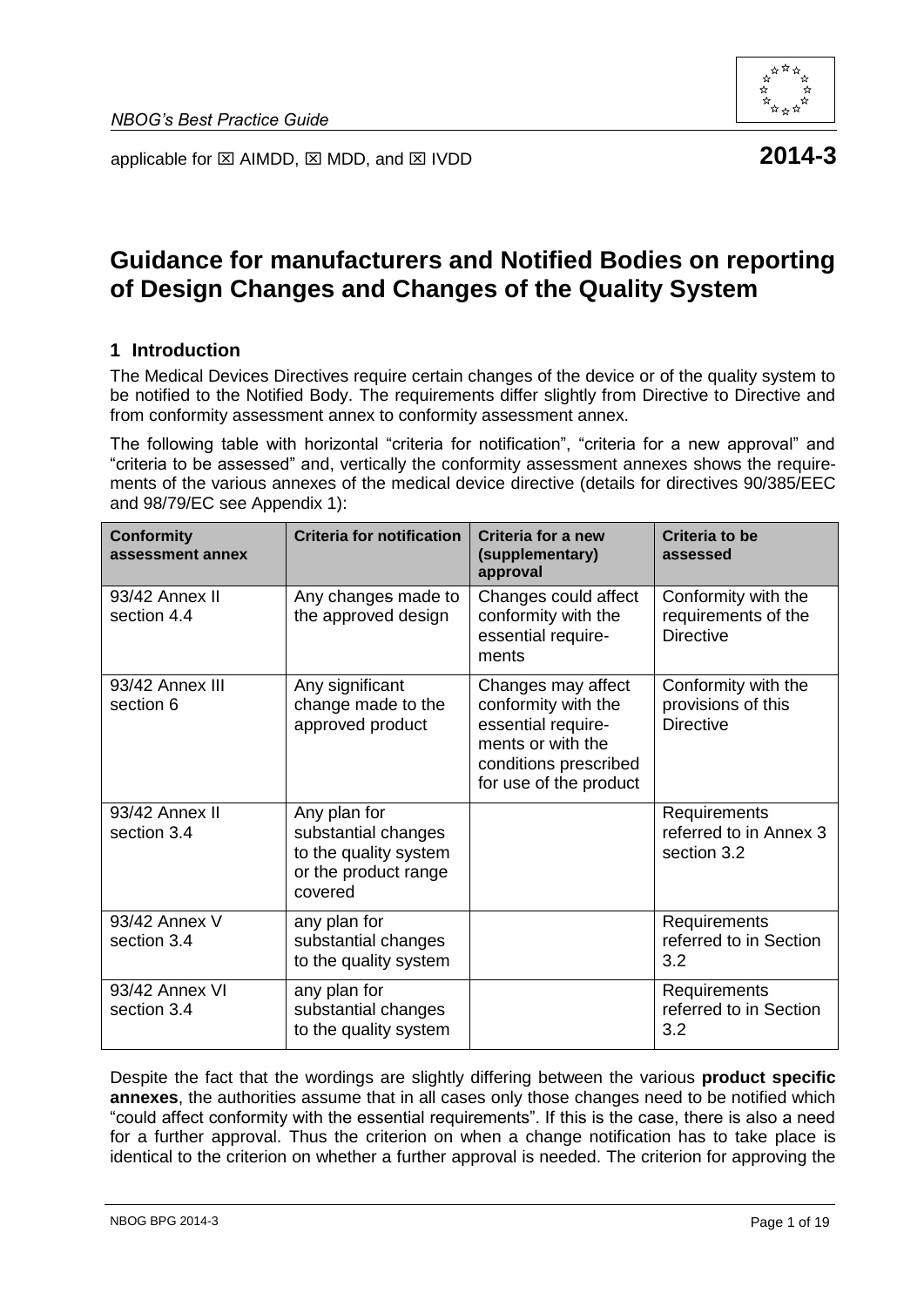change of the device is evidently the fulfilment of Essential Requirements applicable to the respective device and whether corresponding documentation has been updated correctly.

For the **quality system annexes**, the criteria for triggering a notification obligation are comparable. Basically, a notification is needed where there is a "substantial change" to the quality system. In all these cases the Notified Body has to act.

The Notified Body has

- (a) to decide whether the changed quality system still fulfils the requirements of the respective conformity assessment annex. It is to be noted that these requirements are differing amongst the conformity assessment annexes. Accordingly, the Notified Body needs to differentiate between these Annexes when assessing which change might affect the fulfilment of the various requirements;
- (b) also to assess whether changes to the quality system could affect the fulfilment of Essential Requirements by the devices manufactured under the quality system.

# **2 Definitions**

# **2.1 Supplier** [1]

Organisation or person that provides a product, a service or information, and which is outside of the QMS of the manufacturer.

Examples of supplier: Producer, distributor, retailer or vendor of a product, or provider of a service or information

For the purpose of this document, the 'product' supplied may be a 'process', e.g. a supplier may provide a sterilisation process.

- Note 1: For the purpose of this document, Note 1 of EN ISO 9000 3.3.6 does not apply
- Note 2: The term supplier may refer to a 'contractor' or 'subcontractor'. For the purposes of the document the terms are regarded as synonymous.

### **2.2 Subcontractor**

See 2.1 Note 2

### **2.3 Critical supplier**

A critical supplier is a supplier delivering materials, components, or services that may influence the safety or performance of the device [2].

Note In Commission Recommendation 2013/473/EU of 24 September 2013 on the audits and assessments performed by notified bodies in the field of medical devices instead of "critical" also the term "crucial" is used: subcontractors in charge of processes which are essential for ensuring compliance with legal requirements ('critical subcontractor') or a supplier of crucial components or of the entire devices (both: 'crucial supplier').

# **3 Steps of the manufacturer for the change assessment procedure**

The manufacturer shall have documented the responsibilities and authorities throughout implementation of changes and have documented procedures and evidence for

- Need/wish to change the device, quality system or product range covered by the quality system
- Verification and validation to take the decision to effectively modify the product or the product range or the quality system related to its risk management process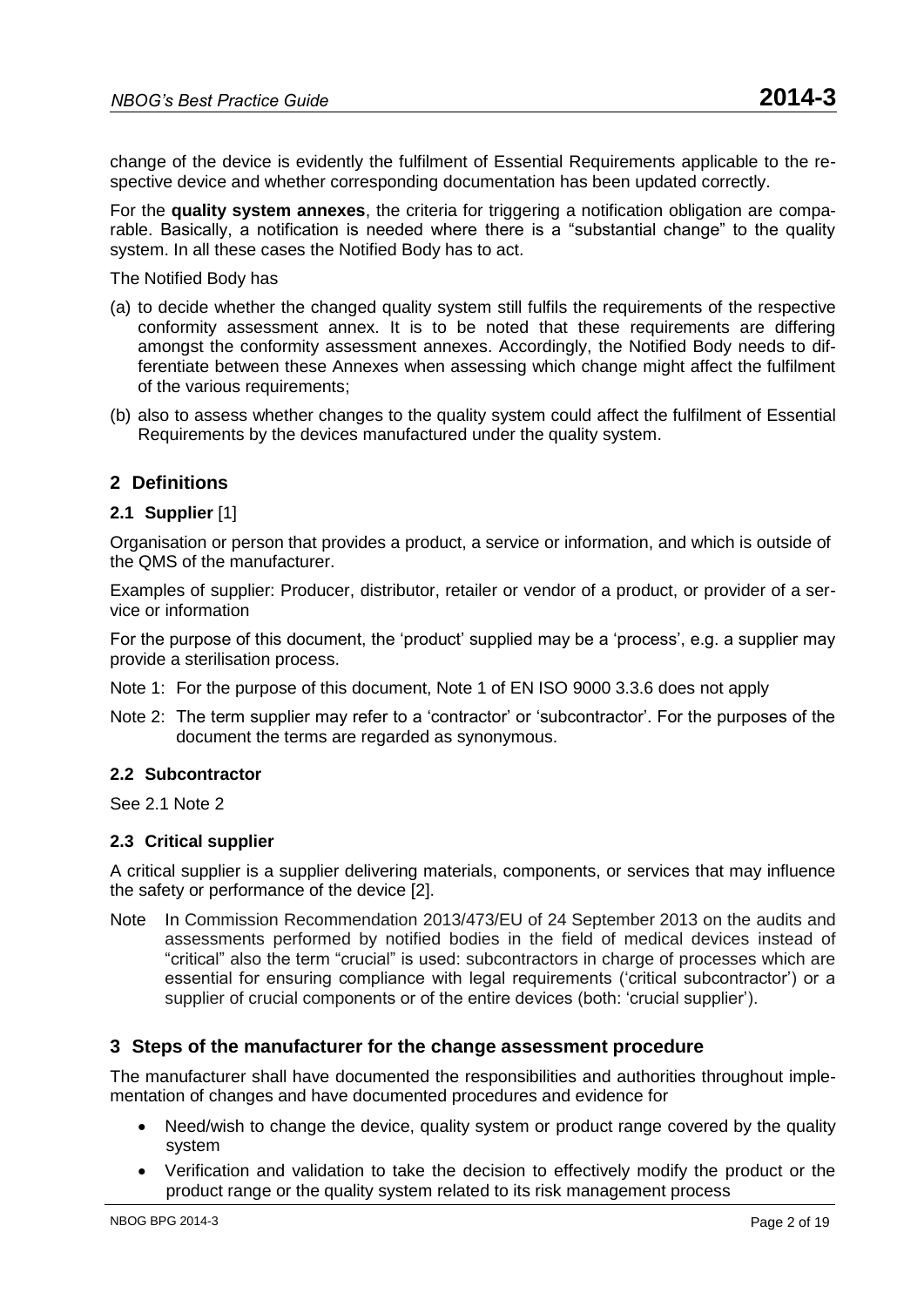- The need to update the technical documentation
- Definition of a change implementation plan to monitor the change stages and meet the regulatory requirements
- Determination whether the change is substantial or not
- Decision to implement the change taken and the timing of implementation (dependent on Notified Body review)
- Information given to the Notified Body about any substantial change
- Final implementation of the change.

It is recommended that manufacturers contact and discuss with their Notified Body about any questions related to the substantial or not substantial characteristic of the change in order to get a common understanding.

The manufacturer shall establish, maintain and apply a procedure for categorising and implementing any changes to the device design/type (including software) and/or quality system and/or product range as either substantial or not substantial.

The reporting system of the manufacturer for substantial changes must fulfil the subsequent criteria:

The manufacturer shall inform the Notified Body of the planned substantial changes as soon as possible without delay.

A notification of any substantial change in the design/devices as well as in the quality system shall include

- A brief description of the modifications compared to the approved design/devices or the approved quality system
- The reason and origin for the changes/modifications
- In the case of design/device changes, a statement on the relevance to the compliance with the essential requirements
- The technical data and documentation supporting above points.

Manufacturers shall maintain a current listing of devices covered by the certificate and update the Notified Body accordingly (see also [3]).

# **4 Steps of Notified Body for the change assessment procedure**

The Notified Body shall have documented the responsibilities and authorities for each individual change process. It must be clear who has taken the various decisions once a planned change comes to the notice of the Notified Body.

Furthermore, the Notified Body must have documented procedures in place and operating. These shall sufficiently specify the Notified Body's assessment (complete/partial – on desk/site…). These procedures shall also cover the verification of the manufacturer's implementation of the following processes:

- Identification of a need/wish to change the device, quality system or product range covered by the quality system
- Determination whether the change is substantial or not
- Information given by the manufacturer to the Notified Body about any substantial change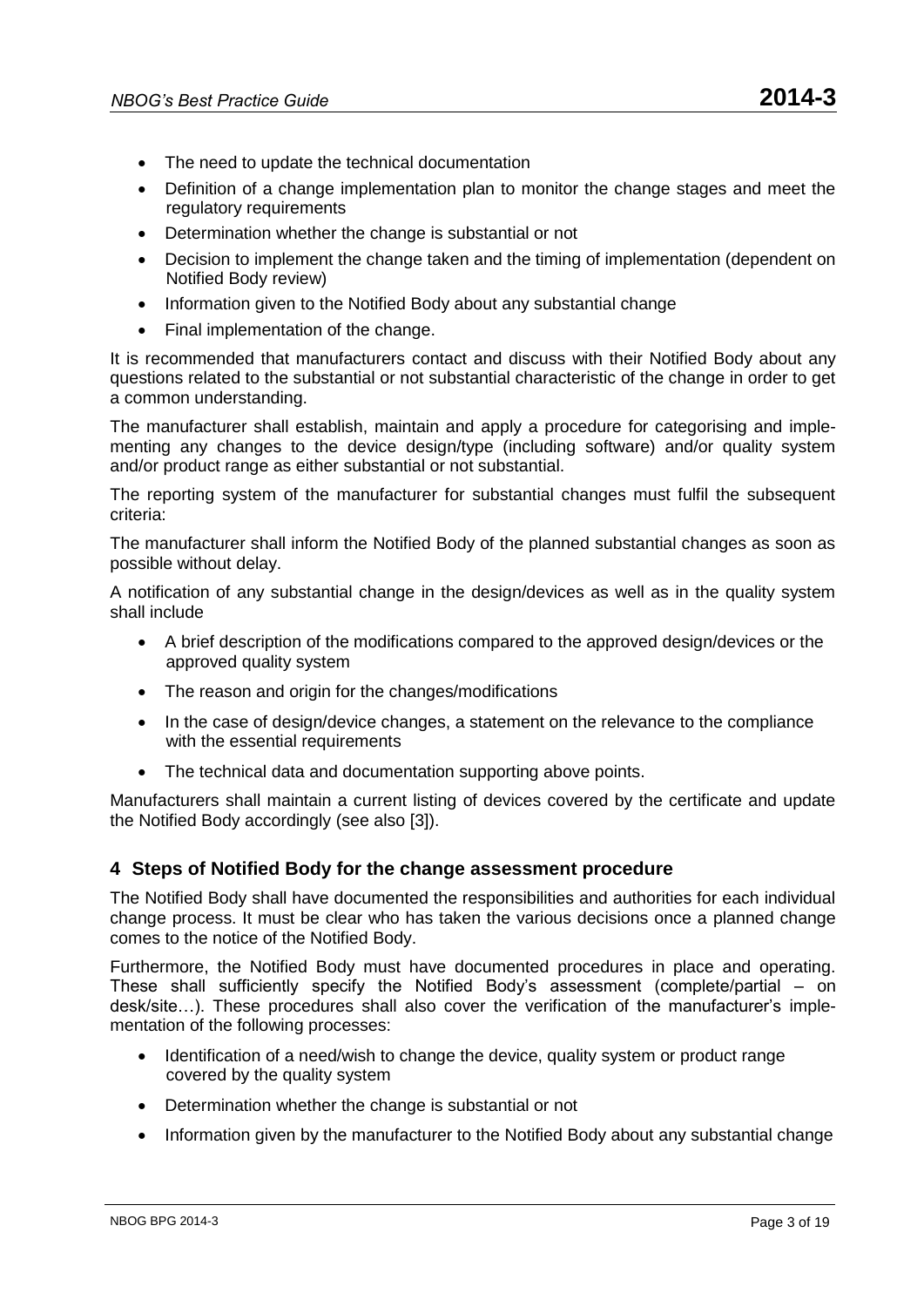- Verification and validation performed by the manufacturer to take the decision to effectively modify the product or the product range or the quality system related to its risk management process
- Definition of a change implementation plan to monitor the change stages and meet the regulatory requirements
- Decision to implement the change taken by the manufacturer and the timing of implementation (dependent on Notified Body review)

The review by the Notified Body of the manufacturer´s procedures (documentation and implementation) to define a change (substantial or not) and to inform the Notified Body is a required part of the initial, surveillance and renewal audits of the quality system.

The Notified Body has to check the manufacturer's procedure(s) for categorising, reporting and implementing any changes to the device design/type (including software) and/or quality system and/or product range as either "substantial" or not substantial.

Note: For quality system annexes the Notified Body shall – on a sampling basis within its surveillance audits – also review those changes considered by the manufacturer as nonsubstantial and which therefore have not been reported.

Where a substantial change is reported, the Notified Body shall define the appropriate action including:

- **•** Contract review
- Update of the contract if needed
- Document assessment related to the product or complete re-assessment of the design dossier or the type examination dossier
- Document assessment related to the quality system, special audit or complete reassessment of the quality system
- Update of the EC certificate or addenda if needed
- List of elements for which implementation has to be checked during the next audit

The Notified Body procedure is part of the assessment by the designating authority.

# **5 Criteria for "substantial" changes**

The manufacturer must report to the Notified Body any plan of "substantial"<sup>1</sup> changes before implementation. In the different directives, the terminology used differs, e.g. "substantial" or "significant". In this document only the term "substantial" is used.

# **5.1 Product changes**

(Relates to Directive 90/385/EEC Annex 2 section 4.4 and Annex 3 section 6; Directive 93/42/EEC Annex II section 4.4 and Annex III section 6; Directive 98/79/EC Annex III section 6.3, Annex IV section 4.4 and 4.5 and Annex V sections 6 and 6.1)

Product changes should be considered substantial if the change may affect

- The conformity with the essential requirements and/or
- The indications and/or contraindications and/or warnings determined by the manufacturer to be appropriate to ensure the clinical performance of the device.

 $\overline{a}$ 

<sup>&</sup>lt;sup>1</sup> For details and different wordings please see Appendix 2.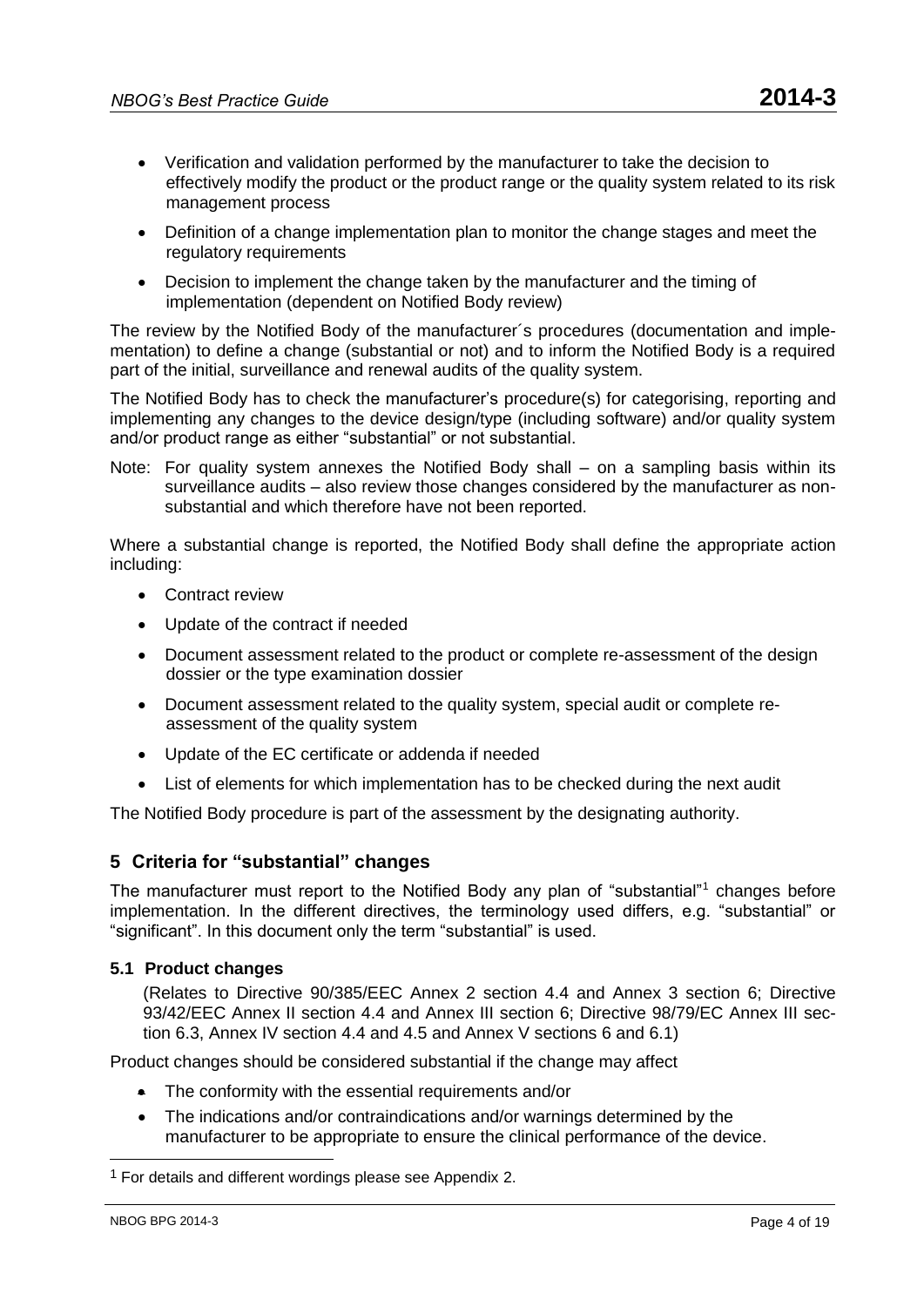When determining whether or not a particular product change is "substantial" following considerations should be made (the list is not exhaustive):

- Changes of the intended purpose and/or the performance specification of the device?
- Changes of the materials of the device?
- Changes of suppliers
- Are new hazards introduced which have not previously been addressed?
- Are risks associated with existing hazards affected?
- Does the change alter the details on intended use given in the design/type approval dossier submitted to the Notified Body?
- Does the change trigger a need to alter the indications or contraindications for use or warnings necessary to ensure safety and efficacy for the intended use of the device?
- Does the change mean that the device will have different end users or be used in a different manner?
- Does the change mean that the clinical data/performance evaluation data for the original device is not sufficient to assure conformity of the changed device with the required characteristics and performance?
- Is the change a direct result of actions taken related to concerns arising from Post Market Surveillance including incidents/recalls/complaints?
- Is the change driven by the development of the state of the art?
- Does the change relating to a manufacturing process, facility or equipment impact the product´s safety or performance?

# **5.2 Quality system changes**

(Relates to Directive 90/385/EEC Annex 2 section 3.4 and Annex 5; Directive 93/42/EEC Annex II section 3.4, Annex V section 3, Annex VI section 3.4; Directive 98/79/EC Annex IV section 3.4 and Annex VII section 3.4)

Quality system changes should be considered substantial if (list is not exhaustive)

- The change affects compliance of the devices covered by the quality system with the essential requirements or the approved type/design
- The change affects the compliance of the quality system with its own requiatory requirements (e.g. if the manufacturer changes archiving from paper to electronic storage).

When deciding whether or not a particular quality system change is "substantial" the following considerations should be made:

- Does the change relating to a manufacturing process, facility or equipment impact the product´s safety or performance?
- Does the change affect the manufacturing technologies (processes and equipment)?
- Does the change affect the location of the manufacturer´s activity?
- Does the change affect product conformity with the essential requirements or the approved type/design (e.g. change of the supplier)?
- Does the change affect the arrangements implemented to achieve continued compliance of the quality system with the relevant harmonized standards and/or the requirements of the directive (e.g. design verification, design validation, organizational structure, process interaction, quality control procedures, addition or deletion or move of a facility)?
- Does the change affect the organization of the manufacturer?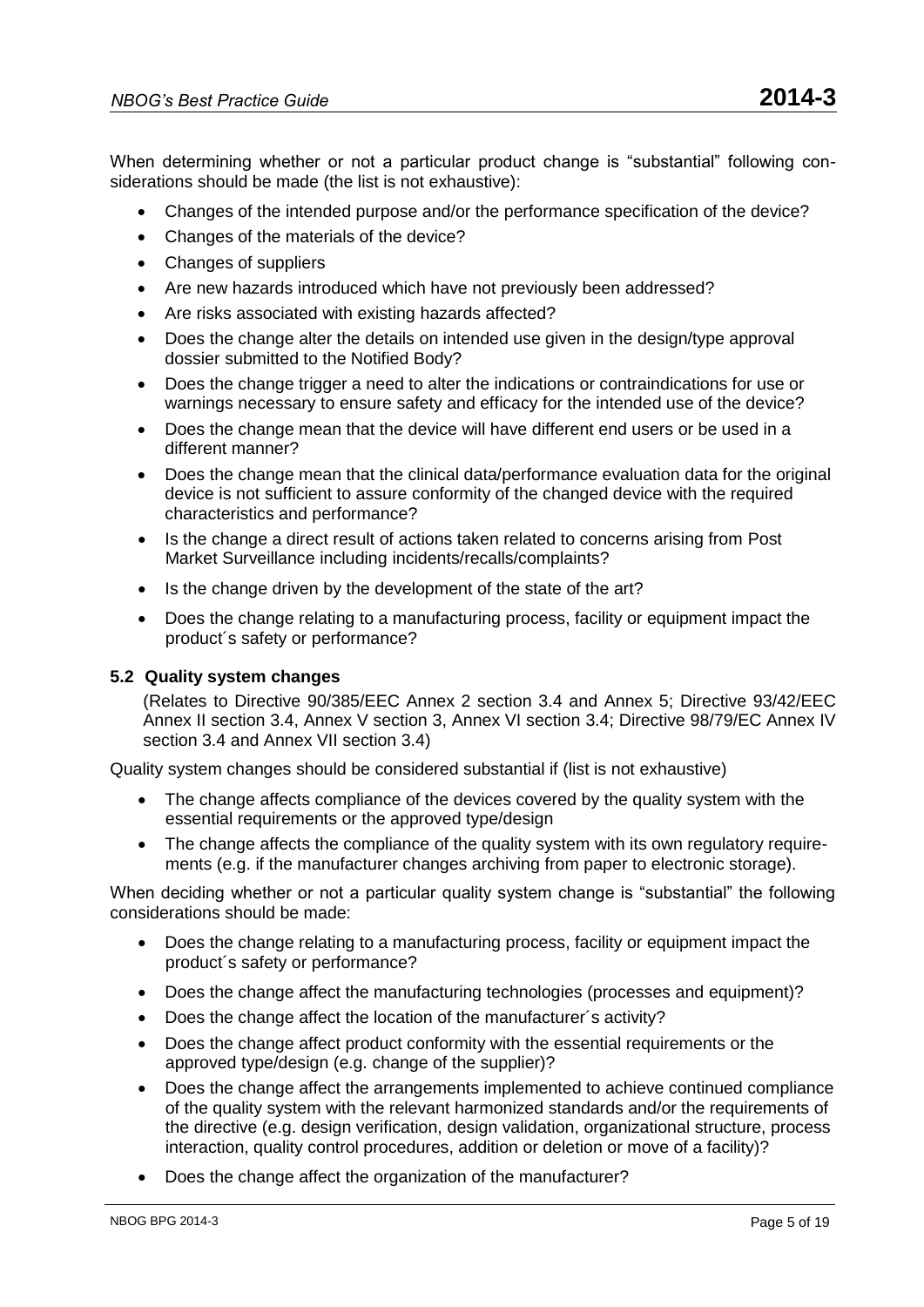# **5.3 Changes to the product range**

(Relates to Directive 90/385/EEC Annex 2 Section 3.4 and Annex 5, Directive 93/42/EEC Annex II section 3.4, Annex V section 3.4 and Annex VI section 3.4 and Directive 98/79/EC Annex IV section 3.4 and Annex VII section 3.4)

For changes to the product range covered by the quality system, the change affects the subcategories or generic device groups of medical devices designed and/or manufactured through the quality system.

As the Notified Body has to assess the technical documentation on a representative basis depending on the subcategories or generic device groups this will directly influence this assessment. See also [4].

When considering whether or not a particular product-range change is "substantial" the following considerations should be made:

 Are there any additional or deleted subcategories or generic device groups of medical devices that are designed and manufactured through the quality system?

### **5.4 Particular cases, examples**

In this section, particular cases are described to illustrate the principles explained above. In the headlines reference is made to which section(s) the examples belong or could belong.

### **Changes to design (general)** (5.1)

Changes in design span the full spectrum from minor engineering changes to major changes in operating principles. All design changes must be evaluated, verified and validated according to the documented procedures accepted by the Notified Body.

### **Changes to build-in control mechanism** (5.1, 5.2)

Almost all changes in the control mechanism of a device raise questions of safety and performance. Therefore, in most circumstances these changes are substantial.

Control mechanism is a mean of verifying or checking that the specifications or outputs of the device meet a standard or predetermined result. They are mechanisms put in place to maintain on-going control or regulate the output of a device.

### **Changes to operating principles** (5.1, 5.2)

Similar to changes in the control mechanism, changes to the operating principles, including a change in the source of energy used by the device, usually are substantial. These changes are often accompanied by substantial changes to device labelling.

Operating principles are the means by which a device produces or brings about an intended or appropriate effect. They are the means whereby a device is able to have a certain influence on a person or its surroundings.

# **Changes to design specifications** (5.1, 5.2)

Changes to the design specifications (including but not limited to change in expiration date, primary packaging or energy type), physical, dimensional, environmental specifications, ergonomics of patient user interface, may be substantial if they affect the indications for use or the performances of the device or raise new safety and performance issues.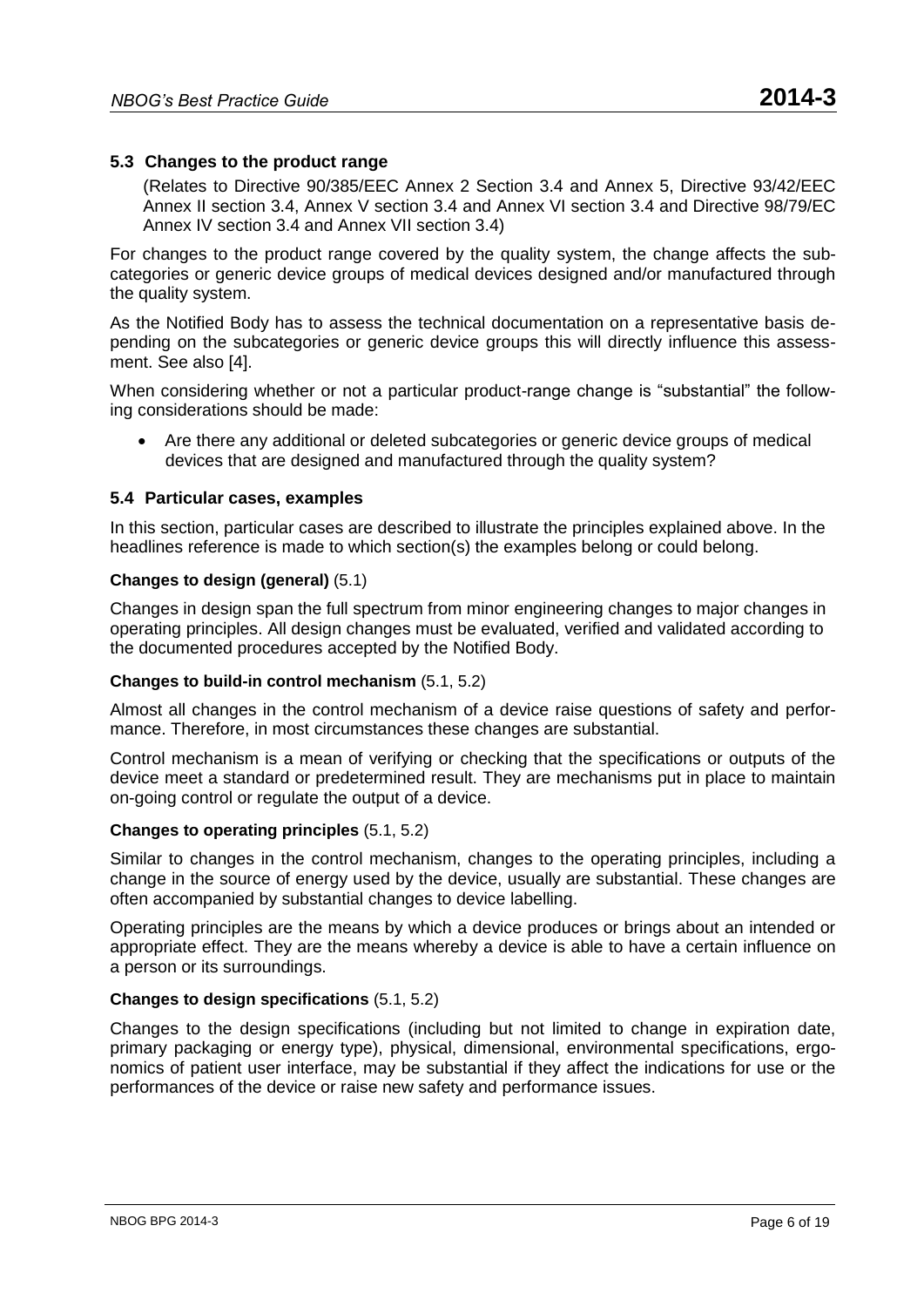If the response to any of the following questions is yes, then it is likely that the design change is substantial

- 1. Does the design change affect the indications or contraindications for use or warnings necessary to ensure safety and performance for the intended use of the device?
- 2. Are further clinical data necessary to support the safety and performance of the altered device?
- 3. Do the results of a risk analysis, undertaken during the design verification and validation process, raise new issues of safety and performance?
- 4. Does the change affect the performance of the medical device?

In cases where the change consists only of tightening of design specifications within specified tolerances and where there is no creation of new features, the change is not considered to be substantial.

# **Changes to software** (5.1)

Many changes to a device's software will require an evaluation and acceptance by the Notified Body. The following would be considered substantial changes:

- a software change, which impacts the control of the device, that may alter the diagnosis or therapy delivered to the patient;
- an alteration in software that modifies an algorithm impacting the diagnosis or the therapy delivered;
- a software change that impacts the way data is read or interpreted by the user, such that the treatment or diagnosis of the patient may be altered when compared to the previous version of the software;
- a software change that replaces previously required user input to a closed loop decision;
- addition of a new feature to the software that may change the diagnosis or the therapy delivered to the patient;
- introduction to or removal of a new alarm function from the software such that a response to the new configuration may change the treatment of the patient in comparison to the previous version of the software;
- a software change that incorporates a significant change to the operating system on which the software runs.

If the software is modified to correct an error (for example, a change in algorithm), for which there is a safety risk to the patient if the error is not corrected, this software change may require an evaluation and approval by the Notified Body. In such instances and where the software change is a corrective or preventative action for a recall, consultation with the Notified Body is recommended to determine if the change requires an approval.

If a software change is only intended to correct an inadvertent logic error that does not pose a safety risk and brings the system back into specification, this is not a substantial change.

The following would not be considered substantial changes:

- a software change that only introduces non-therapeutic and/or non-diagnostic features such as printing, faxing, improved image clarity, reporting format or additional language support
- a software change that only modifies the appearance of the user interface with negligible risk of impacting the diagnosis or therapy delivered to the patient
- a software change that disables a feature that does not interact with other features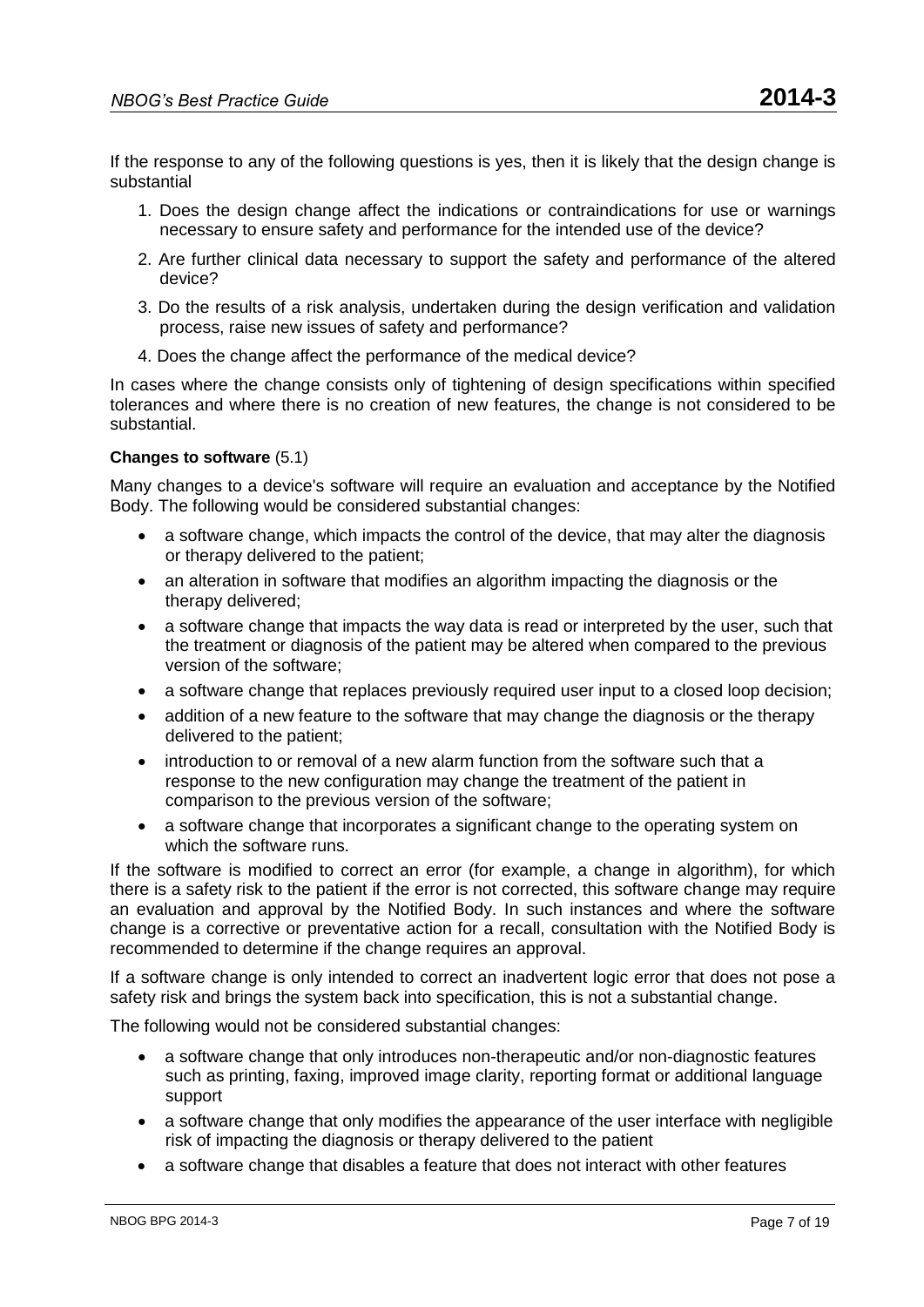### **Changes to materials for medical devices or active implantable medical devices** (5.1, 5.2)

Changes to the materials of a medical device or active implantable medical device may lead to subsequent changes, such as manufacturing processes, equipment, labelling or changes to the device performance specifications, and these must also be considered separately. The following changes should be considered:

- (1) All changes to the sourcing or processing of materials of human origin or substances, which, if used separately, may be considered to be a medicinal product are considered substantial and need an approval of the Notified Body.
- (2) For materials of animal origin : Changes of the geographical source of animals, the raw materials of animal origin, and the processes for selection, collection, handling, control and inactivation/elimination that may modify viral safety are considered substantial and need an approval of the Notified Body.
- (3) For tissues (or derivatives) derived from species concerned by regulation (EU) No 722/2012: Changes regarding tissues (or derivatives), processes for selection, collection, processing, handling, inactivation and elimination or any new data collected by the manufacturer and relevant to the medical device with regard to TSE risk are considered substantial and need an approval of the Notified Body.
- (4) Changes within a single generic material type or changes in formulation can affect the chemistry, metallurgy or other property, such as stability, of the device.

In each of the above instances, it must be determined if the device is a surgically invasive device intended to be absorbed by the body or to remain in the body for at least thirty consecutive days. If this is the case, and the altered material would be in contact with body tissues or fluids, then an approval of the Notified Body is required.

Even when the material would not be in contact with body tissues and fluids, the question of design specifications arises. If changes to the design specifications are required, they should be done according to section "Change to design" above.

In cases where devices are not intended to be absorbed by the body or to remain in the body for at least 30 consecutive days, but where the altered material is in contact with body tissues or fluids an approval by the Notified Body is required unless the new material meets the existing specifications. As in other cases, changes to performance specifications must be considered as described in section "Changes to design" above.

If the supplier of the material is a crucial supplier (definition see [5]), that change is substantial. If the supplier or vendor of the material changes, but the material meets the manufacturer's previously reviewed specifications and acceptance criteria, with the exception of human or animal derived materials, then that change is not substantial.

### **Changes to materials for in vitro diagnostic devices** (5.1, 5.2)

There is a distinction between IVD devices and other devices with regard to material changes. This section also considers changes to the method used for IVD device (IVDD).

Changes to materials in an IVDD often affect its performance characteristics, including specificity or sensitivity, and would be assessed as to their impact on the safety and performance of the device.

Changes to materials that necessitate the testing of additional clinical samples to determine the performance characteristics of the IVDD would be considered a substantial change, unless the additional clinical testing only confirms that the altered IVDD still conforms to the certified performance specifications and no labelling changes are necessary.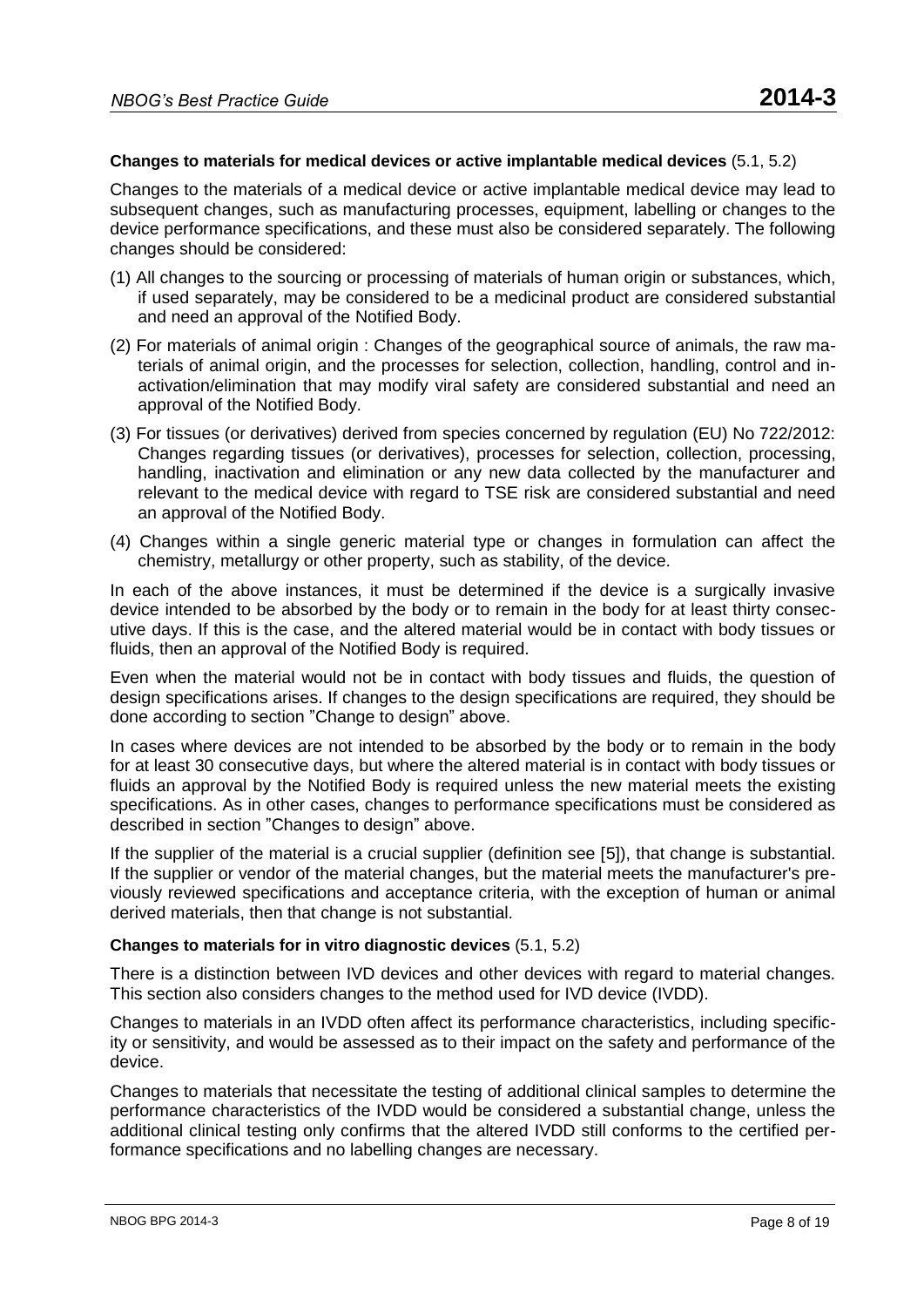Changes to the materials of an IVDD that result in a change to the operating principle of the product (for example, change from Immunofluorescence to ELISA) are considered substantial and require approval by the Notified Body.

Changes to materials that potentially affect the operating principle of an IVDD include changes in reaction components or materials such as calibration materials, or changes in methods such as specimen pre-treatment, incubation times and temperatures. If these changes result in altered performance characteristics that are reflected in the labelling, then an approval by the Notified Body is required.

# **Changes to labelling** (5.1, 5.2)

Changes to a device, including changes to performance specifications and materials, often lead to labelling changes. Labelling changes also occur in response to changing user requirements.

Each labelling change must be considered separately.

Changes to the intended use or indications for use will require an approval by the Notified Body unless the changes are within the already approved set of indications. Changes within an approved set of indications should be evaluated at surveillance audit. However, if a limitation to the indications for use is introduced as a result of concerns associated with the safe and effective use of the device, a contraindication must be added. This is considered a substantial change.

The deletion of a contraindication, such as "not for paediatric use" is considered a substantial change and requires an approval by the Notified Body.

Minor changes to clarify the existing wording of the warnings and precautions for a device may not trigger the need for approval. However, in the case where these changes add or remove a contraindication, or remove a warning or precaution, an approval by the Notified Body is required.

Changes made to device labelling solely for the purposes of clarifying instructions in order to make the device easier, safer or more effective to use will not require an approval by the Notified Body. For example, device labelling often requires modifications in language and structure to be used by a lay person. Provided no changes are made in the indications for use, these changes are not substantial.

Changes to labelling to include additional languages required in other regulatory jurisdictions are not substantial.

A change in the shelf life is considered a substantial change, and an approval by the Notified Body is required, when the protocols and methods for determining shelf life have been changed or have not been reviewed in a previous approval.

# **Changes to manufacturing processes, facility or equipment** (5.1, 5.2)

A change to the manufacturing process, facility or equipment that affects the safety or performance of a device is substantial. For example, this may include changes to the packaging process, which is a component of manufacturing.

In cases where the manufacturer´s name and address on the device labelling stays the same but a new manufacturing facility is added or production facilities are moved, the new or moved facility will need to be covered by the Notified Body's quality management certification.

When a critical supplier´s manufacturing process, facility or equipment changes, this is normally substantial unless otherwise justified.

Changing a test acceptance criterion or test method or removal of test acceptance criteria, inprocess inspection, or final inspection is considered substantial (5.1 only).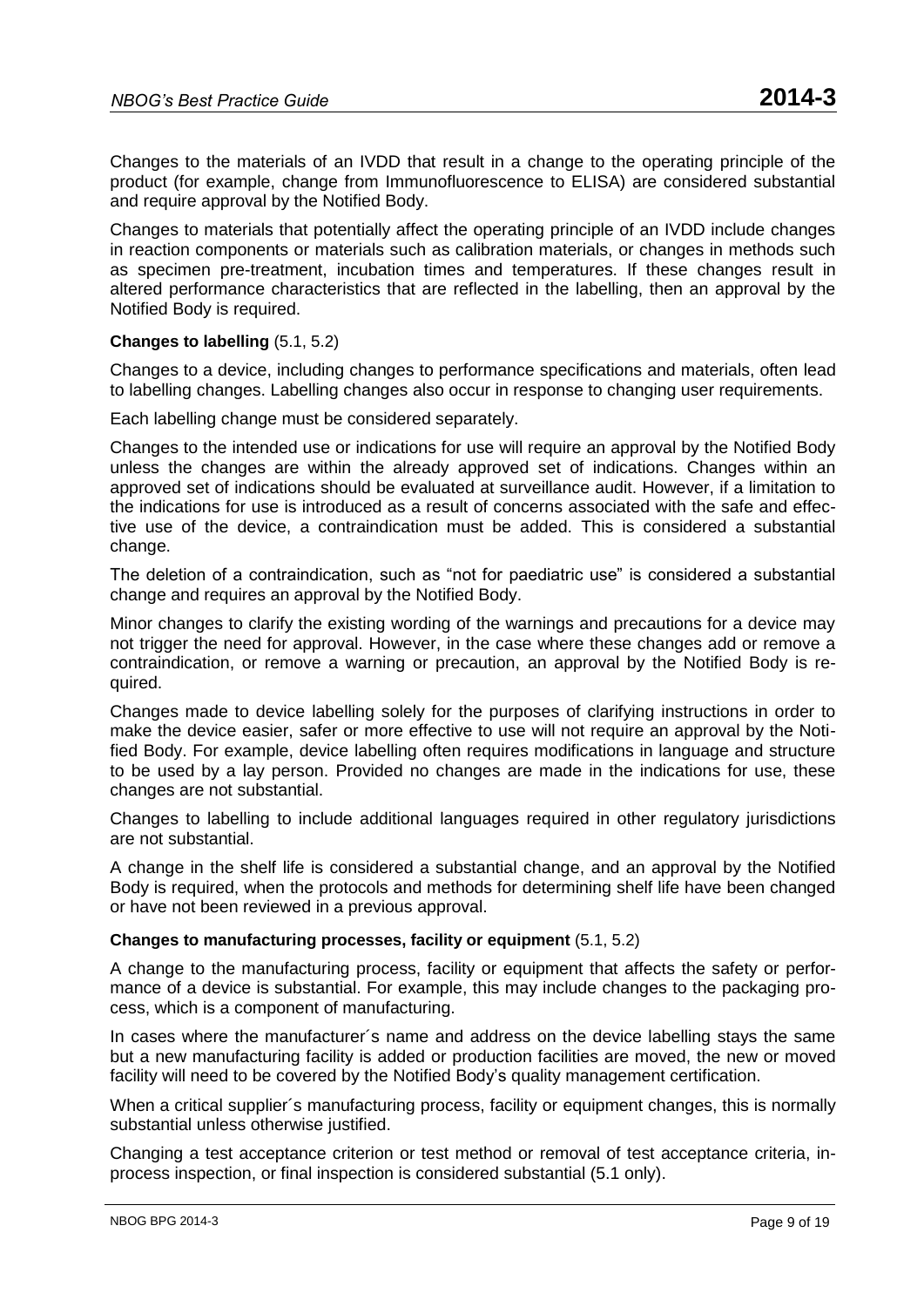# **Changes to sterilization** (5.1, 5.2)

Changes in sterilization procedures are often considered to be substantial.

The nature of sterilization is such that it is impossible to determine by inspection and testing if the sterilization of the actual device(s) has been successful. Medical devices are considered sterile if manufacturers can demonstrate a sterility assurance level (SAL) of 10-6 or better. The sterilization process needs to be verified and validated and its performance routinely monitored. For this reason the notified body shall require documentation pertaining to changes in sterilization method or process for medical devices or any changes that might affect the effectiveness of the process.

Such changes include but are not limited to:

- Changes that increase the bioburden alert or action levels or that introduces an organism that is more difficult to kill
- Changes in manufacturing location
- Device design and material changes that introduce a feature that is more difficult to sterilize
- Changes in sterilization process or equipment or cycle parameter
- Change of sterilization service provider
- Changes in the density or configuration of the sterilization load
- Changes to the quality control verification and validation process such as introducing parametric release
- Reductions in conventional incubation durations

This rationale also applies to changes in the packaging of medical devices subject to sterilization. In general, any change to the sterilization method or process of a medical device, or a change to the packaging for the sterilization of a medical device is considered to be a substantial change. Changes in packaging characteristics of a sterile medical device, configuration or density could affect the absorption or penetration of the sterilant, the residue levels (where applicable) and the effectiveness of the sterilization process in addition to the safety of the sterile device. Issues of compatibility between the packaging material and the sterilization process must also be taken into consideration to ensure that seal integrity is not affected and that the packaging preserves the functionality and safety of the device throughout its declared shelf-life.

### **Examples for substantial changes** (5.1, 5.2)

- a) to EC-approved medical devices design/type (including software) (MDD Annexes II, 4.4 and III; IVDD Annexes VI-4.2 and V, respectively)
	- Changes to the medical device included computer software (e.g. new functionalities, new algorithms for computing) which will change the specifications and/or performance of the device (e.g. changes of those materials which have to be biocompatible or changes of main components like power source, Central Processing Unit (CPU), defibrillator-capacitors etc.)
	- New operating system
	- Change in material supplier that potentially affects biocompatibility (ER 7)
	- Change of the sterilisation method or in sterilization cycle that potentially affects sterilization validation and sterility (ER 8)
	- Change in the diameter/French size) of a catheter that potentially affects the flow rate and thus performance (ER 7)
	- Change in the packaging configuration that affect protection against transportation or that might affect maintenance of sterility during shelf life (ER 5, 8)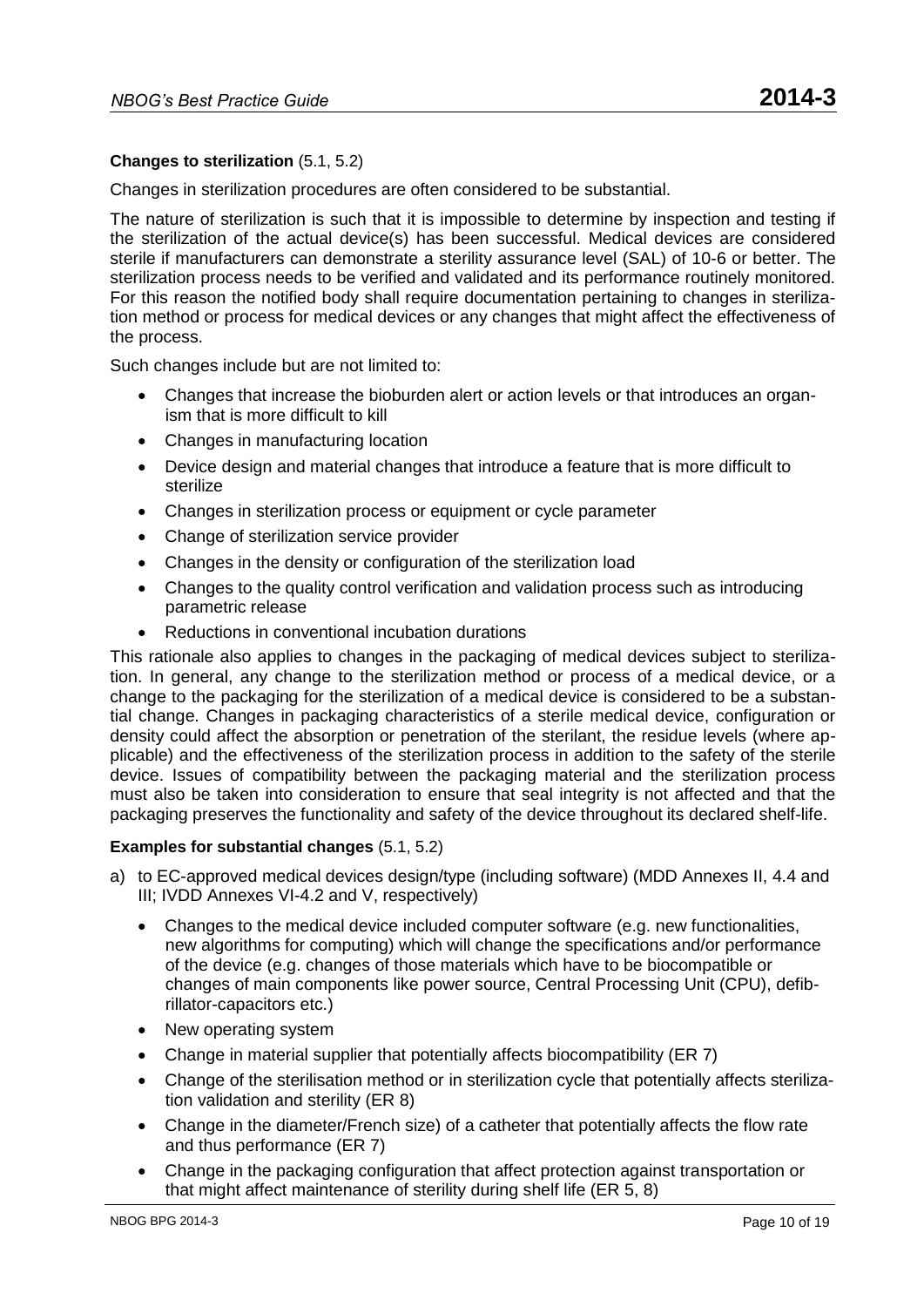- Change in the design of a product, that leads to new specifications and affects the essential requirements (e.g. ER 7, 11,12)
- Other changes which affect the design, performance/characteristics of the device, or safety (e.g. new welding method, or in the case of computer software, new functionalities, new algorithms for computing, new operating system) are considered to be substantial changes.

Note: In the case of IVD reagents substantial changes are those which could significantly influence the performance characteristics compared to those of the originally approved design. Where changes of the performance characteristics are due to changes of the manufacturing process, these may well be considered as substantial.

- b) of changes to EC-approved quality systems (MDD Annex II.3, V, VI; IVDD Annexes IV and VII respectively):
	- Change of a critical material supplier; critical component/process subcontractor
	- A change in the manufacturing process whereby a new technology is introduced
	- Buying a product design from a subcontractor, that falls within the manufacturers own approved product range, but which was not designed under the manufacturer´s own design control system
	- Making substantial changes to the sterilization process/cycle that would necessitate a full new validation (e.g. going form EtO sterilization to gamma sterilization)
	- Changing the sterilization contractor
	- Building a new clean room or changing an existing cleanroom's classification
	- Making substantial changes to the environmental monitoring program or then environmental control systems
	- Moving a production line from in-house to an outside facility (manufacturer´s own or a contractor); introducing a production line into manufacturer´s own facility from an outside facility
	- Making substantial changes to the structuring of the quality system

# **Examples for non-substantial changes** (5.1, 5.2)

- a) to EC-approved medical devices design/type (including software) (MDD Annexes II, 4.4 and III; IVDD Annexes VI-4.2 and V, respectively)
	- A change in the length of the proximal end of a central venous catheter does not necessarily affect performance (ER 7)
	- A change in the labeling layout
	- A change in the design of the product that does not alter the design specifications, but is only made to get better tolerances for a certain specification does not necessarily affect performance (ER 7), so is not considered as substantial change
	- A change in a manufacturing process that will need process validation, but does not affect the product specifications including tolerances, does not necessarily affect performance (ER 7), so is not considered a substantial change
- b) of changes to EC-approved quality systems (MDD Annex II.3, V, VI; IVDD Annexes IV and VII respectively):
	- Addition of an electrical components supplier, e.g. for resistors, to the list of approved suppliers
		- $\circ$  Selection and approval of suppliers is part of the quality management system of the manufacturer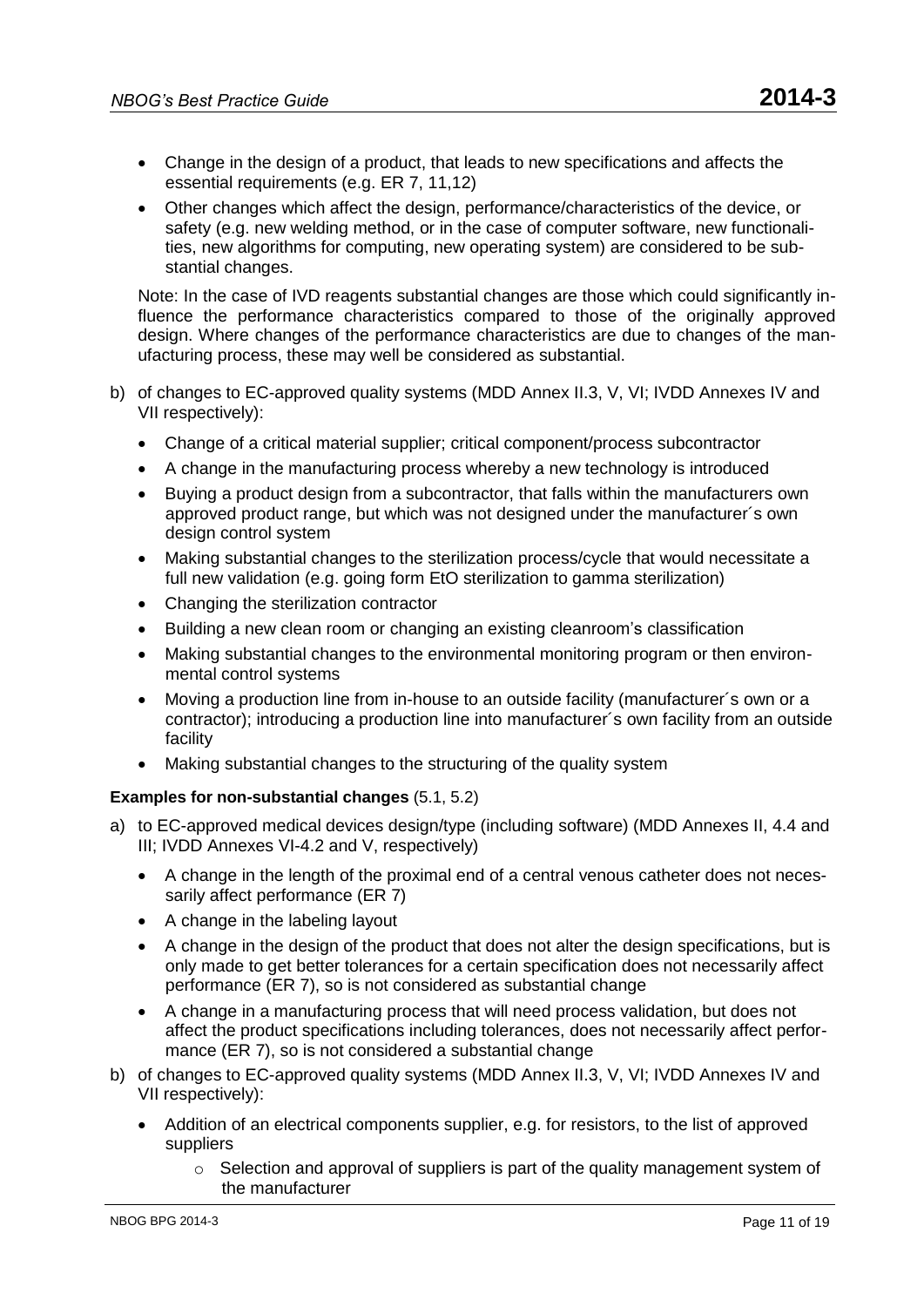- o The components to be supplied
	- Meet the manufacturer´s existing specifications
	- Do not fall within the manufacturer´s classification of a "substantial change".

# **6 References and Sources**

| 90/385/EEC <sup>2</sup> |
|-------------------------|
|                         |

 $93/42/EEC<sup>3</sup>$ 

 $98/79/FC<sup>4</sup>$ 

Commission Regulation (EU) No 722/2012<sup>5</sup>

- Sources [1] [NBOG BPG 2010-1:](http://www.nbog.eu/resources/NBOG_BPG_2010_1.pdf) Guidance for Notified Bodies auditing suppliers to medical device manufacturers
	- [2] [GHTF SG4/N33R16: 2007](http://www.imdrf.org/docs/ghtf/final/sg4/technical-docs/ghtf-sg4-n33r16-quality-management-systems-part-3-071002.pdf) Guidelines for Regulatory Auditing of Quality Management Systems of Medical Device Manufacturers – Part 3: Regulatory Audit Reports
	- [3] [NBOG BPG 2010-3:](http://www.nbog.eu/resources/NBOG_BPG_2010_3.pdf) Certificates issued by Notified Bodies with reference to Council Directives 93/42/EEC, 98/79/EC, and 90/385/EEC, General comments, No. 5
	- [4] [NBOG BPG 2009-4:](http://www.nbog.eu/resources/NBOG_BPG_2009_4_EN.pdf) Guidance on Notified Body's Tasks of Technical Documentation Assessment on a Representative Basis
	- [5] Commission Recommendation [2013/473/EU](http://eur-lex.europa.eu/LexUriServ/LexUriServ.do?uri=OJ:L:2013:253:0027:0035:EN:PDF) from 24.09.2013 on the audits and assessments performed by notified bodies in the field of medical devices
	- [6] EN ISO 13485:2012 Medical devices Quality management systems – Requirements for regulatory purposes
	- [7] EN ISO 9000: 2005 Quality management systems Fundamentals and vocabulary, Clause 3.3.6
	- [8] [GHTF/SG4/N28R4: 2008](http://www.imdrf.org/docs/ghtf/final/sg4/technical-docs/ghtf-sg4-guidelines-auditing-qms-part-1-general-requirements-080827.pdf) Guidelines for Regulatory Auditing of Quality Management Systems of Medical Device Manufacturers Part 1: General Requirements
	- [9] [GHTF SG4/N30: 2010](http://www.imdrf.org/docs/ghtf/final/sg4/technical-docs/ghtf-sg4-n30-guidelines-for-regulatory-auditing-part2.pdf) Guidelines for Regulatory Auditing of Quality Management Systems of Medical Device Manufacturers – Part 2: Regulatory Auditing Strategy

<sup>2</sup> Directive 90/385/EEC on Active Implantable Medical Devices, O.J. L 189, 20.7.1990, p. 17, as amended

<sup>3</sup> Directive 93/42/EEC on Medical Devices, O.J. L 169, 12.7.1993, p. 1, as amended

<sup>4</sup> Directive 98/79/EC on *in vitro* diagnostic Medical Devices, O.J. L 331, 7.12.1998, p. 1, as amended

 $5$  Commission Regulation (EU) No 722/2012 concerning particular requirements as regards the requirements laid down in Council Directives 90/385/EEC and 93/42/EEC with respect to active implantable medical devices and medical devices manufactured utilising tissues of animal origin, O.J. L 212, 9.8.2012, p. 3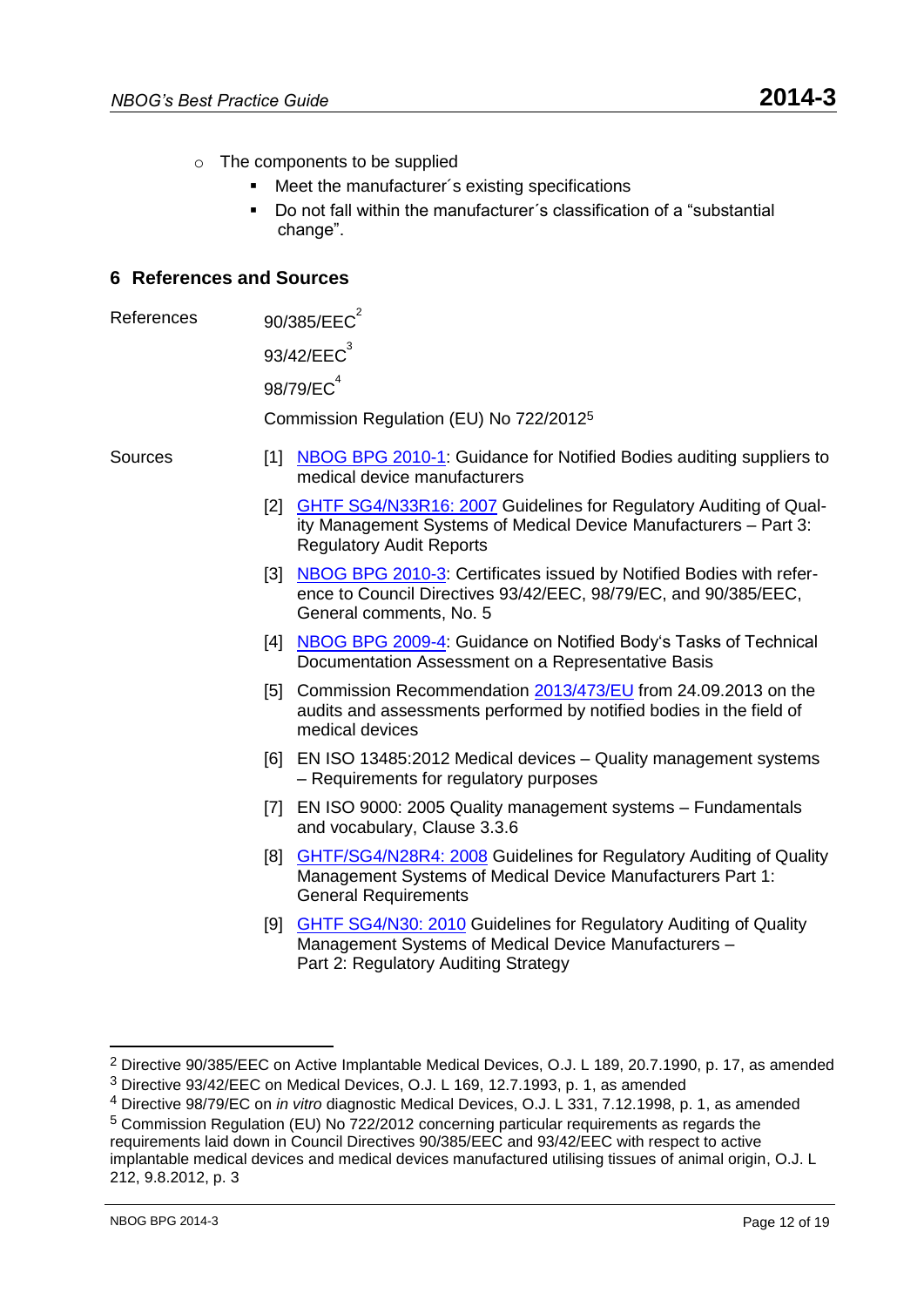- [10] [GHTF SG3/N17:](http://www.imdrf.org/docs/ghtf/final/sg3/technical-docs/ghtf-sg3-n17-guidance-on-quality-management-system-081211.pdf) 2008 Quality management system Medical devices – Guidance on the control of products and services obtained from suppliers
- [11] [GHTF SG4/N84: 2010](http://www.imdrf.org/docs/ghtf/final/sg4/technical-docs/ghtf-sg4-n84-2010-guidelines-for-auditing-qms-part-5-control-of-suppliers-100827.pdf) Guidelines for Regulatory Auditing of Quality Management Systems of Medical Device Manufacturers – Part 5: Audits of manufacturer control of suppliers
- [12] [Recommendation NB-MED/2.5.2/Rec 2:](http://www.team-nb.org/documents/2011/Approved_NB-MED_2_5_2_rec_2_november_2008.pdf) 2008: Reporting of design changes and changes of the quality system
- [13] [Health Canada:](http://www.hc-sc.gc.ca/dhp-mps/alt_formats/pdf/md-im/applic-demande/guide-ld/signchng_modimportante-eng.pdf) 2011: Guidance for the Interpretation of Significant **Changes**
- Keywords critical/crucial supplier, critical subcontractor, notified body, reporting, significant changes, substantial changes
- Date of issue Movember 2014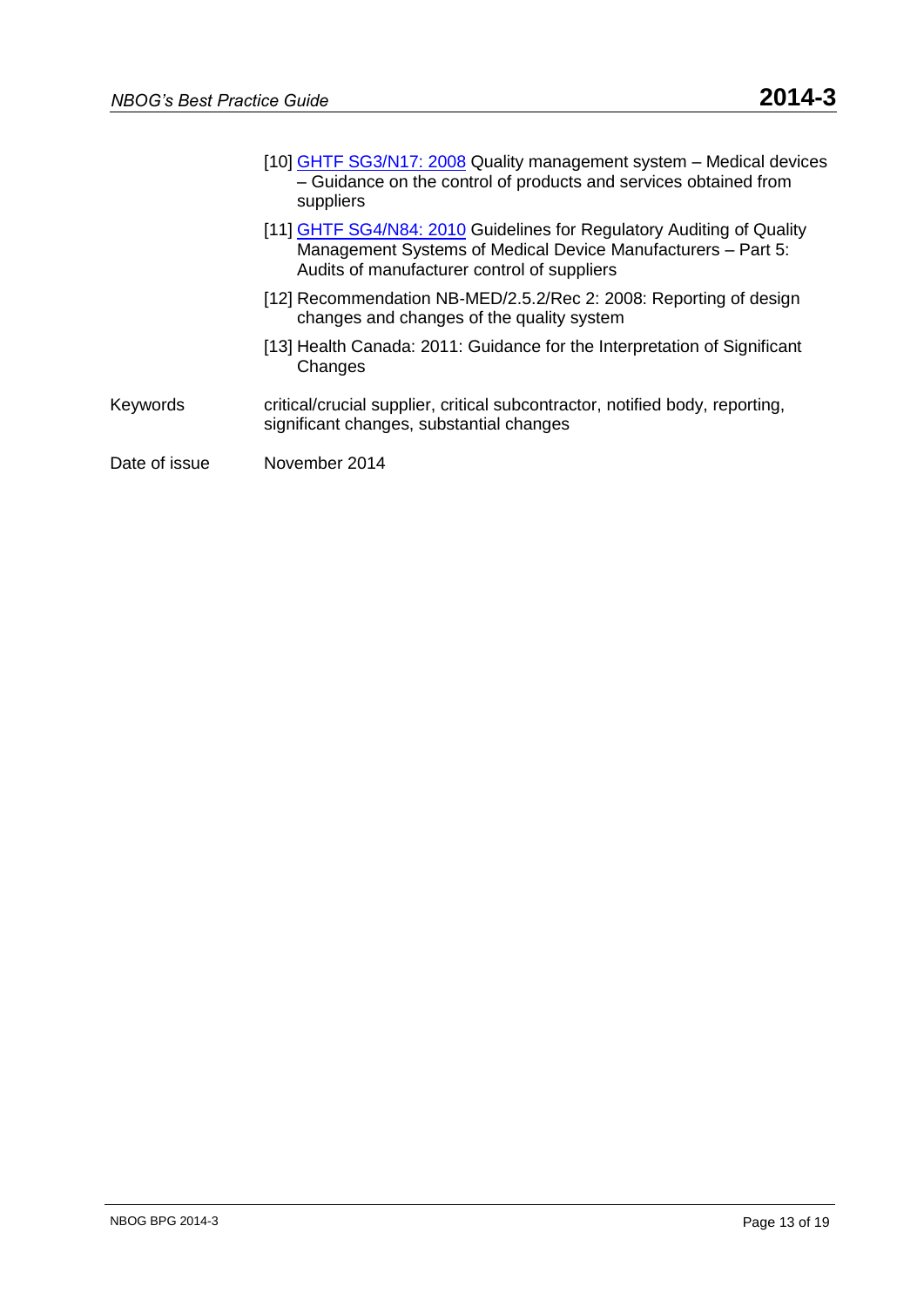# **Appendix 1 – Notification requirements in 90/385/EEC and 98/79/EC**

In addition to table 1 the following table with horizontal "criteria for notification", "criteria for a new approval" and "criteria to be assessed" and, vertically the conformity assessment annexes shows the requirements of the various annexes of the active implantable and *in vitro* medical device directive:

| <b>Conformity</b><br>assessment annexes<br>of the directives | <b>Criteria for notification</b>                         | Criteria for a new<br>(supplementary)<br>approval                                                                                                           | <b>Criteria to be</b><br>assessed                                                |
|--------------------------------------------------------------|----------------------------------------------------------|-------------------------------------------------------------------------------------------------------------------------------------------------------------|----------------------------------------------------------------------------------|
| 90/385 Annex 2<br>section 4.4                                | Any modification<br>made to the approved<br>design       | Modifications may<br>affect conformity with<br>the essential<br>requirements                                                                                | Compliance with the<br>requirements of the<br><b>Directive</b>                   |
| 90/385 Annex 3<br>section 6                                  | Any modification<br>made to the approved<br>product      | Modifications may<br>affect conformity with<br>the essential<br>requirements or with<br>the conditions of use<br>specified for the<br>product               | Satisfy the essential<br>requirements                                            |
| 90/385 Annex 2<br>section 3.4                                | Any plan to alter the<br>quality system                  |                                                                                                                                                             | Requirements<br>referred to in Annex 3<br>section 3.2                            |
| 90/385 Annex 5                                               | Any plan to alter the<br>quality system                  |                                                                                                                                                             | Requirements<br>referred to in Annex 3<br>section 3.2                            |
|                                                              |                                                          |                                                                                                                                                             |                                                                                  |
| 98/79 Annex III<br>section 6.3                               | Any significant<br>change made to the<br>approved design | Changes could affect<br>conformity with the<br>essential<br>requirements of the<br>Directive or with the<br>conditions prescribed<br>for use of the product | Conformity with the<br>design-related<br>requirements of the<br><b>Directive</b> |
| 98/79 Annex IV<br>section 4.4                                | Any changes made to<br>the approved design               | Changes could affect<br>conformity with the<br>essential<br>requirements of the<br>Directive or with the<br>conditions prescribed<br>for use of the device  | Conformity with the<br>requirements of the<br><b>Directive</b>                   |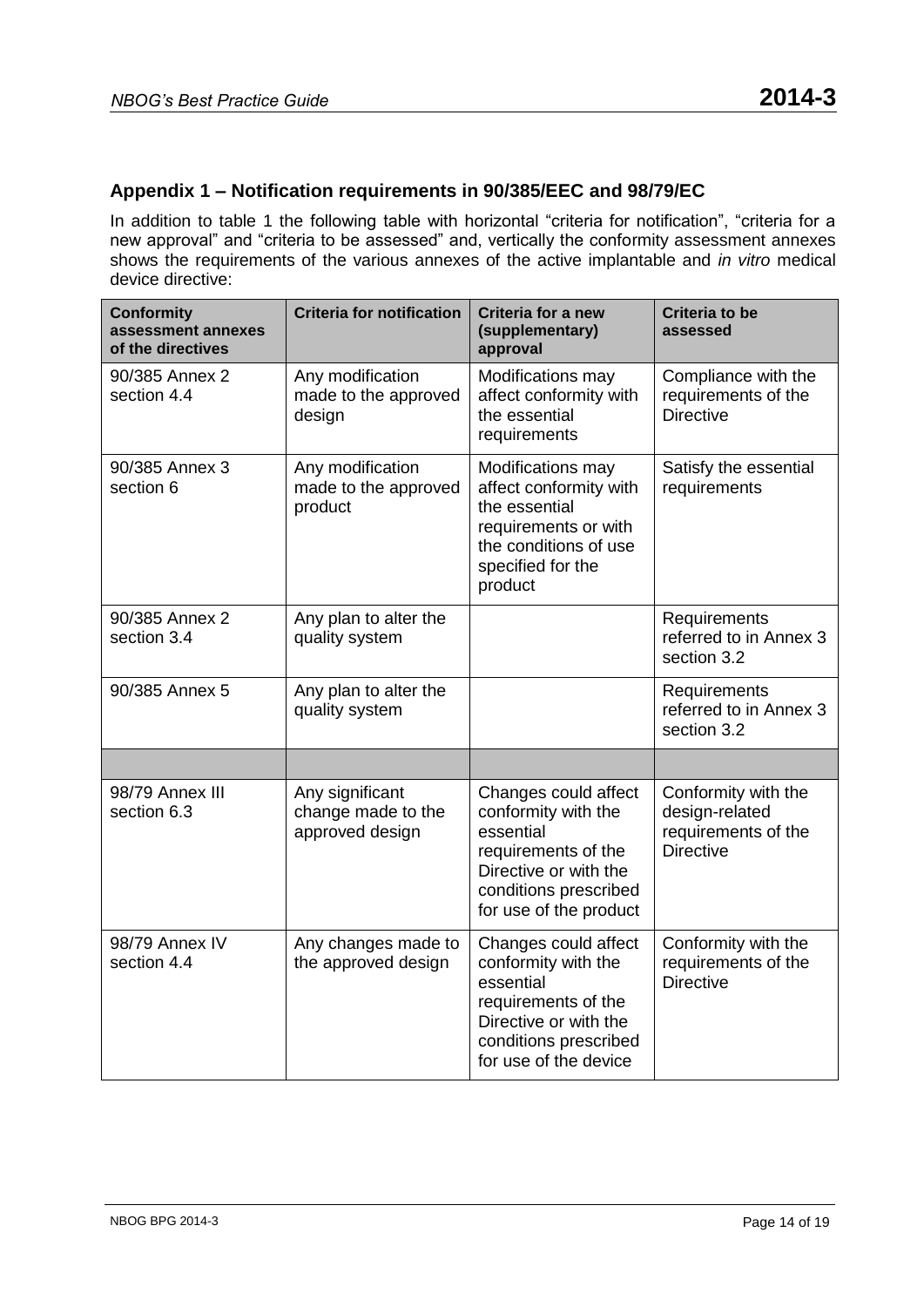| <b>Conformity</b><br>assessment annexes<br>of the directives | <b>Criteria for notification</b>                                                                                                                                  | Criteria for a new<br>(supplementary)<br>approval                                                                                                                        | <b>Criteria to be</b><br>assessed                              |
|--------------------------------------------------------------|-------------------------------------------------------------------------------------------------------------------------------------------------------------------|--------------------------------------------------------------------------------------------------------------------------------------------------------------------------|----------------------------------------------------------------|
| 98/79 Annex IV<br>section 4.5                                | Any changes to the<br>pathogen and<br>markers of infections<br>to be tested, in<br>particular as a<br>consequence of<br>biological complexity<br>and variability  |                                                                                                                                                                          | Conformity with the<br>requirements of the<br><b>Directive</b> |
| 98/79 Annex V<br>section 6                                   | Any changes to the<br>pathogen and<br>markers of infections<br>to be tested, in<br>particular as a<br>consequence of<br>biological complexity<br>and variability. |                                                                                                                                                                          | Meet the essential<br>requirements of this<br><b>Directive</b> |
| 98/79 Annex V<br>section 6.1                                 | Any changes to the<br>approved device                                                                                                                             | Wherever the<br>changes may affect<br>conformity with the<br>essential<br>requirements of the<br>Directive or with the<br>conditions prescribed<br>for use of the device | Meet the essential<br>requirements of this<br><b>Directive</b> |
| 98/79 Annex IV<br>section 3.4                                | Any plan for<br>substantial changes<br>to the quality system<br>or the product-range<br>covered                                                                   |                                                                                                                                                                          | Requirements<br>referred to in section<br>3.2                  |
| 98/79 Annex VII<br>section 3.4                               | Any plan for<br>substantial changes<br>to the quality system                                                                                                      |                                                                                                                                                                          | Requirements<br>referred to in section<br>3.2                  |

For wording in Commission Regulation (EU) No 722/2012 see Appendix 2.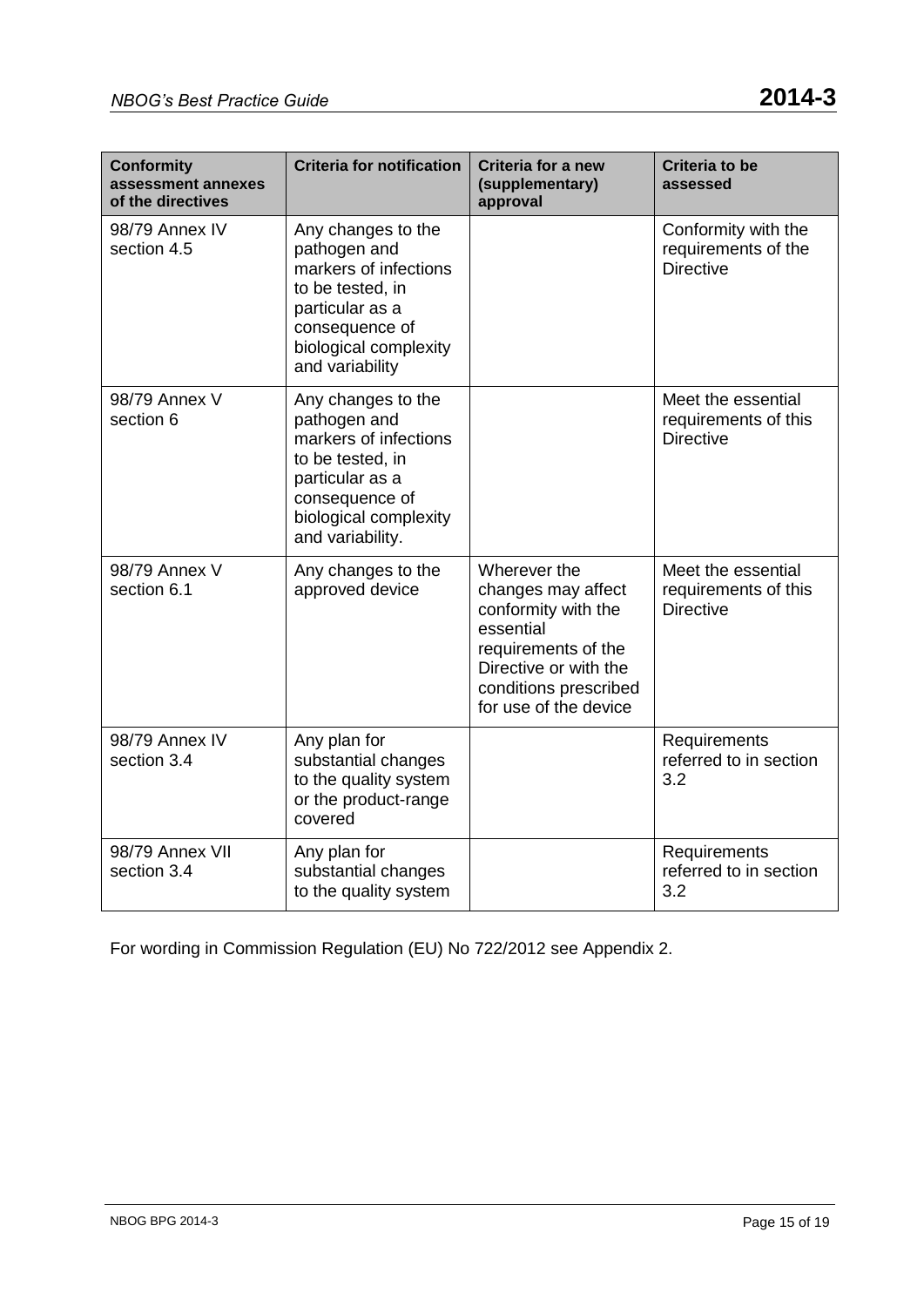# **Appendix 2 – Relevant parts of the directives**

Annex 2 of Directive **90/385/EEC**:

3. Quality system

3.4. The manufacturer shall inform the notified body which has approved the quality system of **any plan to alter the quality system**.

The notified body shall evaluate the proposed modifications and shall verify whether the quality system so modified would meet the requirements referred to in 3.2; it shall notify the manufacturer of its decision. This decision shall contain the conclusions of the control and a reasoned evaluation.

4. Examination of the design of the product

4.4. The applicant shall inform the notified body which issued the EC design examination certificate of **any modification made to the approved design**. Modifications made to the approved design must obtain supplementary approval from the notified body which issued the EC design examination certificate where such modifications may affect conformity with the essential requirements of this Directive or the conditions prescribed for the use of the product. This supplementary approval shall be given in the form of an addendum to the EC design examination certificate.

Annex 3 of Directive **90/385/EEC**:

6. The applicant shall inform the notified body which issued the EC type-examination certificate of **any modification made to the approved product**.

Modifications to the approved product must receive further approval from the notified body which issued the EC type-examination certificate where such **modifications may affect** conformity with the essential requirements or with the conditions of use specified for the product. This new approval shall be issued, where appropriate, in the form of a supplement to the initial EC type-examination certificate.

Annex 5 of Directive **90/385/EEC**:

3. Quality system

3.4. The manufacturer shall inform the notified body which has approved the quality system of **any plan to alter that system**.

The notified body shall evaluate the proposed modifications and shall verify whether the quality system so modified would meet the requirements referred to in 3.2; it shall notify the manufacturer of its decision. This decision shall contain the conclusions of the control and a reasoned evaluation.

Annex II of Directive **93/42/EEC**:

### 3. Quality system

3.4. The manufacturer must inform the notified body which approved the quality system of **any plan for substantial changes to the quality system or the product-range covered**. The notified body must assess the changes proposed and verify whether after these changes the quality system still meets the requirements referred to in Section 3.2. It must notify the manufacturer of its decision. This decision must contain the conclusions of the inspection and a reasoned assessment.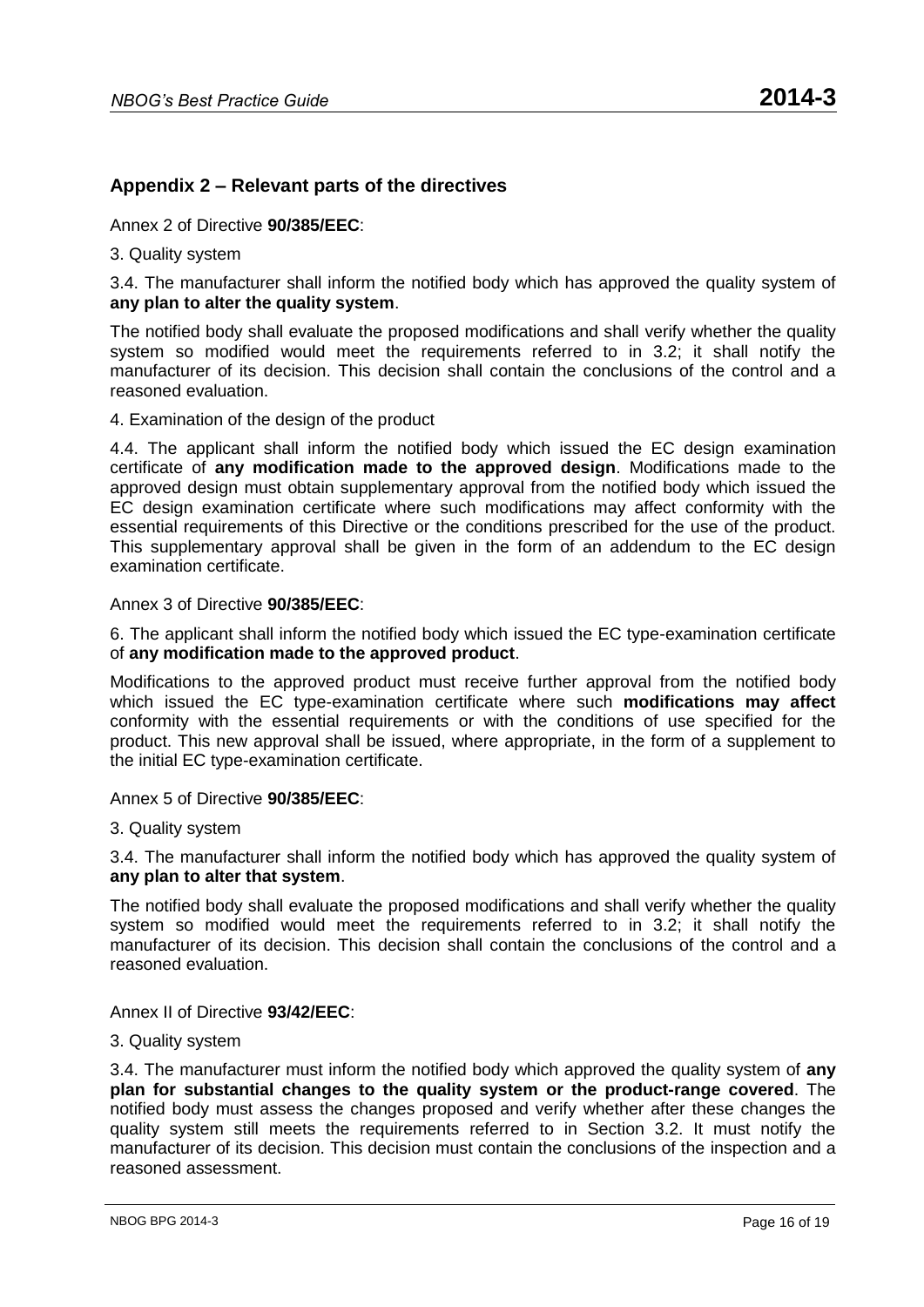# 4. Examination of the design of the product

4.4. **Changes to the approved design** must receive further approval from the notified body which issued the EC design-examination certificate wherever the changes could affect conformity with the essential requirements of the Directive or with the conditions prescribed for use of the product. The applicant shall inform the notified body which issued the EC designexamination certificate of any such changes made to the approved design. This additional approval must take the form of a supplement to the EC design-examination certificate.

### Annex III of Directive **93/42/EEC**:

6. The applicant must inform the notified body which issued the EC type examination certificate of **any significant change** made to the approved product.

Changes to the approved product must receive further approval from the notified body which issued the EC type-examination certificate wherever the **changes may affect** conformity with the essential requirements or with the conditions prescribed for use of the product. This new approval must, where appropriate, take the form of a supplement to the initial EC type examination certificate.

Annex V of Directive **93/42/EEC**:

### 3. Quality system

3.4. The manufacturer must inform the notified body which approved the quality system of any plan for **substantial changes** to the quality system. The notified body must assess the changes proposed and verify whether after these changes the quality system still meets the requirements referred to in Section 3.2. After the abovementioned information has been received the decision is notified to the manufacturer. It must contain the conclusions of the inspection and a reasoned assessment.

Annex VI of Directive **93/42/EEC:**

# 3. Quality system

3.4. The manufacturer must inform the notified body which approved the quality system of **any plan for substantial changes** to the quality system.

The notified body must assess the changes proposed and verify whether after these changes the quality system will still meet the requirements referred to in Section 3.2.

After receiving the abovementioned information it must notify the manufacturer of its decision. This decision must contain the conclusions of the inspection and a reasoned assessment.

### Annex III of Directive **98/79/EC**:

6. For devices for self-testing the manufacturer shall lodge an application for examination of the design with a notified body.

6.3. The applicant shall inform the notified body which issued the EC design examination certificate of any significant change made to the approved design. **Changes to the approved design** must receive further approval from the notified body which issued the EC designexamination certificate wherever the changes could affect conformity with the essential requirements of the Directive or with the conditions prescribed for use of the product. This additional approval shall take the form of a supplement to the EC design-examination certificate.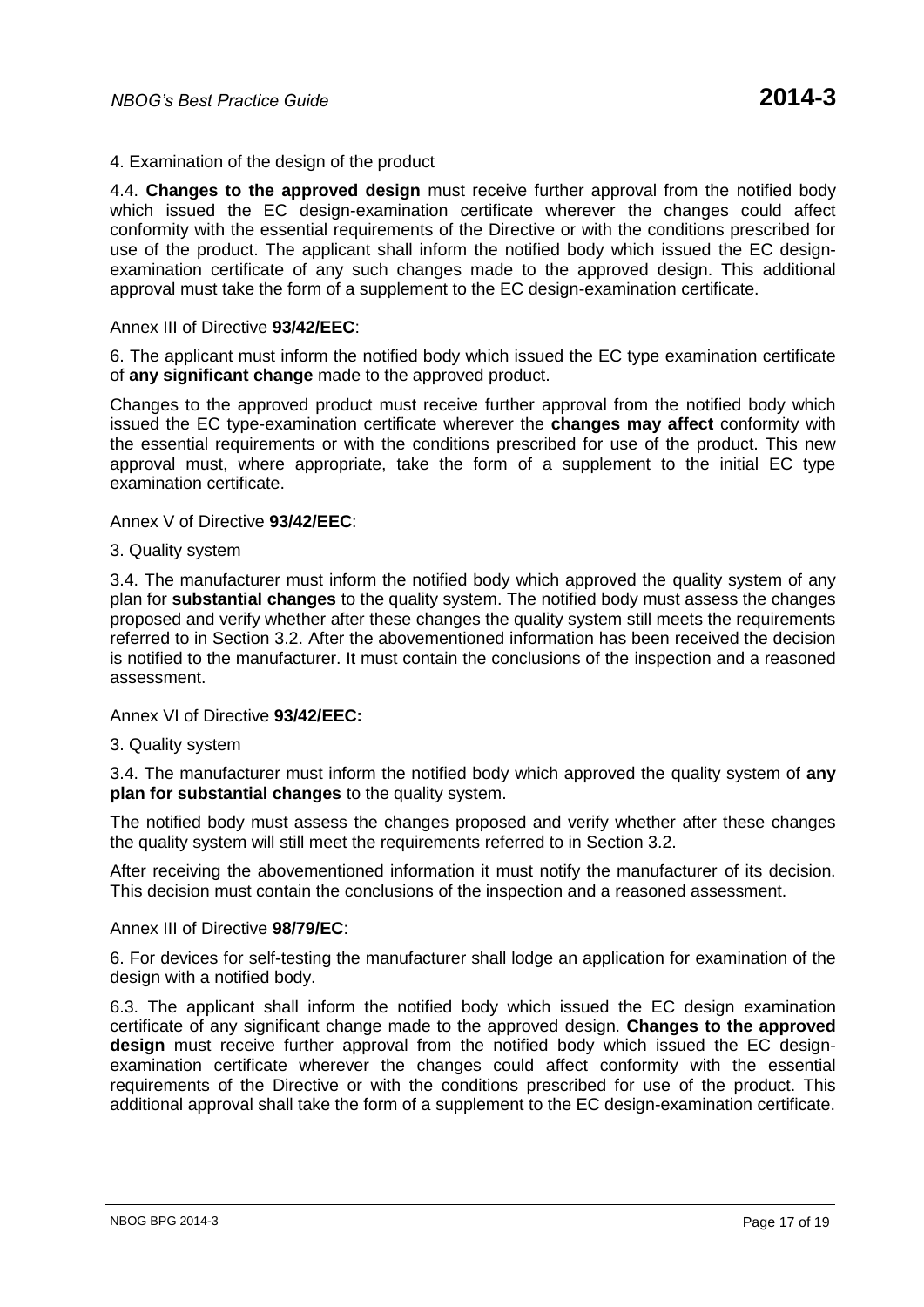Annex IV of Directive **98/79/EC**:

### 3. Quality system

3.4. The manufacturer must inform the notified body which approved the quality system of **any plan for substantial changes to the quality system or the product-range covered**.

The notified body must assess the changes proposed and verify whether after these changes the quality system still meets the requirements referred to in section 3.2. It must notify the manufacturer of its decision. This decision must contain the conclusions of the inspection and a reasoned assessment.

### 4. Examination of the design of the product

4.4. **Changes to the approved design** must receive further approval from the notified body which issued the EC design-examination certificate wherever the **changes could affect** conformity with the essential requirements of the Directive or with the conditions prescribed for use of the device. The applicant shall inform the notified body which issued the EC designexamination certificate of any such changes made to the approved design. The additional approval must take the form of a supplement to the EC design-examination certificate.

4.5. The manufacturer shall inform the notified body without delay if it has obtained information **about changes to the pathogen and markers of infections** to be tested, in particular as a consequence of biological complexity and variability. In this connection, the manufacturer shall inform the notified body whether any such change is likely to affect the performance of the *in vitro* diagnostic medical device concerned.

Annex V of Directive **98/79/EC**:

6. The manufacturer shall inform the notified body without delay if it has obtained information about **changes to the pathogen and markers of infections** to be tested, in particular as a consequence of biological complexity and variability. In this connection, the manufacturer shall inform the notified body whether **any such change** is likely to affect the performance of the in vitro device concerned.

6.1. **Changes to the approved device** must receive further approval from the notified body which issued the EC type-examination certificate wherever the changes may affect conformity with the essential requirements of the Directive or with the conditions prescribed for use of the device. The applicant shall inform the notified body which issued the EC type-examination certificate of any such change made to the approved device. This new approval shall take the form of a supplement to the initial EC type-examination certificate.

Annex VII of Directive **98/79/EC**:

# 3. Quality system

3.4. The manufacturer shall inform the notified body which approved the quality system of **any plan for substantial changes to the quality system**.

The notified body must assess the **changes proposed** and verify whether after these changes the quality system still meets the requirements referred to in section 3.2. It must notify the manufacturer of its decision. This decision must contain the conclusions of the inspection and a reasoned assessment.